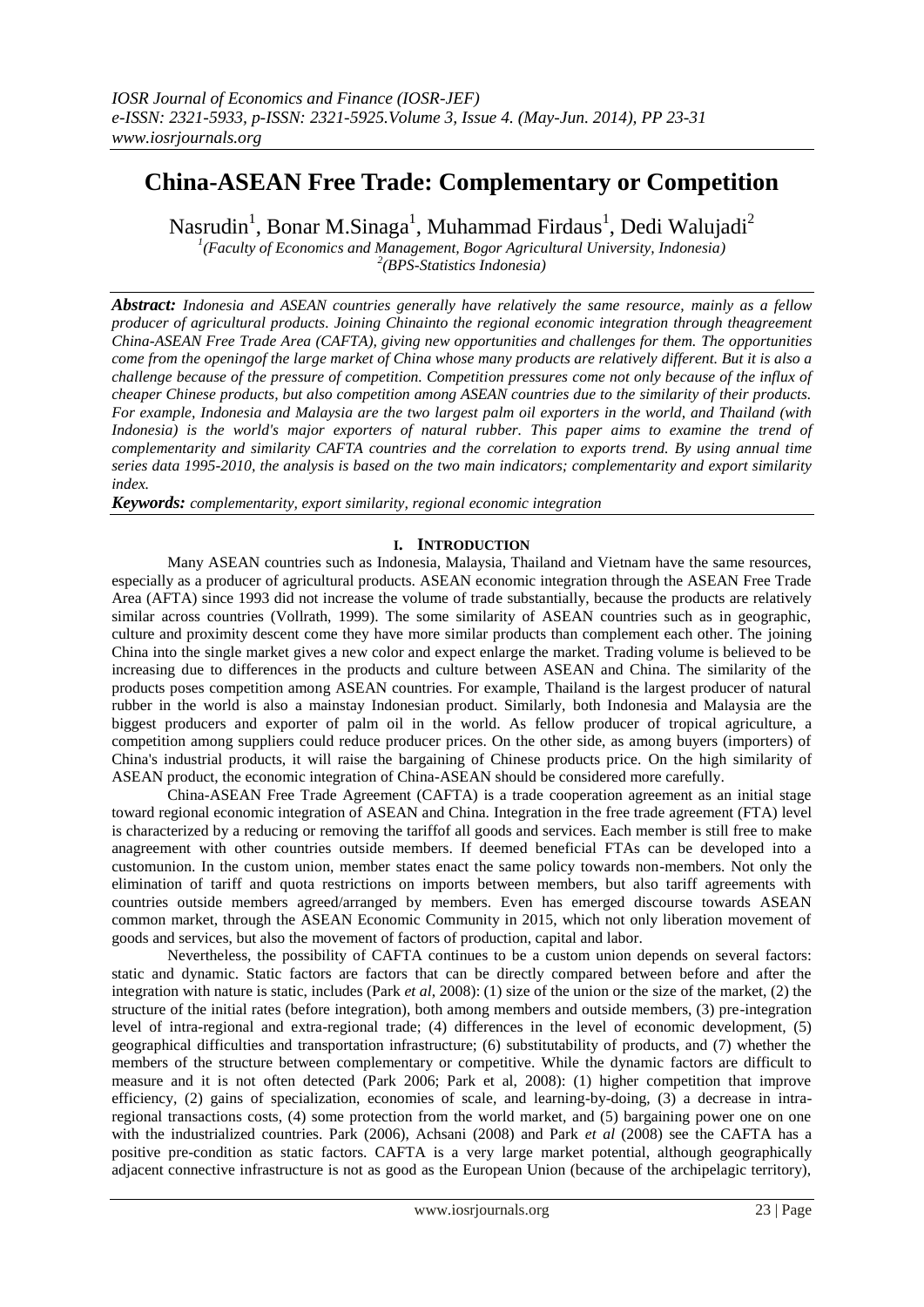as well as the economic development level is relatively the same (except a Singapore). Substitutability of products in the sense but not the same kind between China and ASEAN, will improve the chances of trade creation. Tariff reduction is done gradually starting in 2004, is an attempt to harmonize the initial tariff structure as well as to condition prior to the member states to integrate further. However, there are other conditions that can affect the success of economic integration, namely whether the conditions between the member countries need each other as complementary or competing with each other because of the similarity of products.

Economic relations between China and ASEAN on the free trade would be a competition and partnership. To be able to move towards regional economic integration further, it is certainly important to know how the structure of trade between member countries. If the complementary more dominant, it would be easier towards higher levels of integration. Conversely, if the competition is more prominent, because their products are relatively the same, it needs a lot of adjustments first. To be comparable between countries, then both of these are described in two important indicators, namely complementarity index and export similarity index. This paper aims to predict the future prospects of CAFTA, with a focus on export complementarity and similarity. It is Interesting to explore about trade relations between members of CAFTA, complement or competitive? Is tariff reduction through the FTA makes member states are increasing in complementary or even more competitive? As well as the influence of complementary and competing against on intra-CAFTA exports.

# **II. THEORETICAL BACKGROUND**

#### **2.1. Complementarity and Trade Prospects**

Relation on international trade is essentially complements, interdependent and beneficial to both parties. Similarly in the regional economic integration (FTA), specialization will occur when the higher-cost domestic product replaced by the lower-costof import products. In other words, the more efficient foreign producers replace inefficient domestic producers. Agrarian countries will export the agricultural products to industrial countries and vice versa industrial countries will export their products to the agrarian countries. May also occur in different industries such as exemplified by Park (2006), in the case of CAFTA, Thailand better import textiles from China, and vice versa China better import of automobiles from Thailand than producing himself. Unfortunately, in fact certain countries often import for almost all products and other state otherwise. Agricultural country as Indonesia, even they import agricultural products also produced domestically as rice, fruits, vegetables, and others. If one country tends to dominate, it is actually happening is not integration but economic exploitation.

To measure the level of complementarityamong FTA members, we use complementarity index. Complementarity index measures the degree of conformity patterns (supply) of a country's export pattern (demand) imports of other countries in a regional FTA. Complementarity index is formulated as follows (Plummer *et al*, 2010);

$$
IC_{nkr} = 1 - \frac{1}{2} \Big\{ \sum_{\partial} abs \Big[ \Big( \frac{M_{rk}}{M_r} \Big) - \Big( \frac{X_{nk}}{X_n} \Big) \Big] \Big\}
$$
 (1)

where:

 $ICnkr = index of complementarity year n, commodity k in region r$  $Mk = k$  commodities imported by region  $r$  $Mr = total$  imports of region  $r$  $Xnk =$  exports of commodity k n state  $Xn =$  total exports of country n r In the context of this study, r is the CAFTA region

The value of complementarity index is ranges between 0 and 1, where 0 indicates no overlap (no match at all) and 1 indicates perfect match in the pattern of export-import. The high degree of complementarity indicates a more promising prospect for success in trade through FTAs.High complementarity index for all members, showed conditions among member states that are complementary, mutually beneficial, which led to specialization. In such conditions, it is a prospective for further economic integration. If the high complementarity index for a particular country, while others are low, it can lead to domination by certain countries in regional trade. Meanwhile, if all low complementarity, intra-regional trade is also low, low interdependence and the regional economic integration is not prospective.

## **2.2. Export Similarity and Competition Pressure**

ASEAN countries are generally agrarian, with similar tropical agricultural products. For example, both Indonesia and Thailand are exporter of natural rubber in the world. Similarly crude palm oil, as well as Malaysia, Indonesia is the largest producer and exporter in the world. There are many products similar fellow ASEAN, especially agricultural and food products such as rice, cassava, fruits, sugar and others. The similarity of these products causes the pressure of competition. If similar products abundant supply while demand remains, then the price of the product will decrease. When producers (exporter) are not able to perform the cost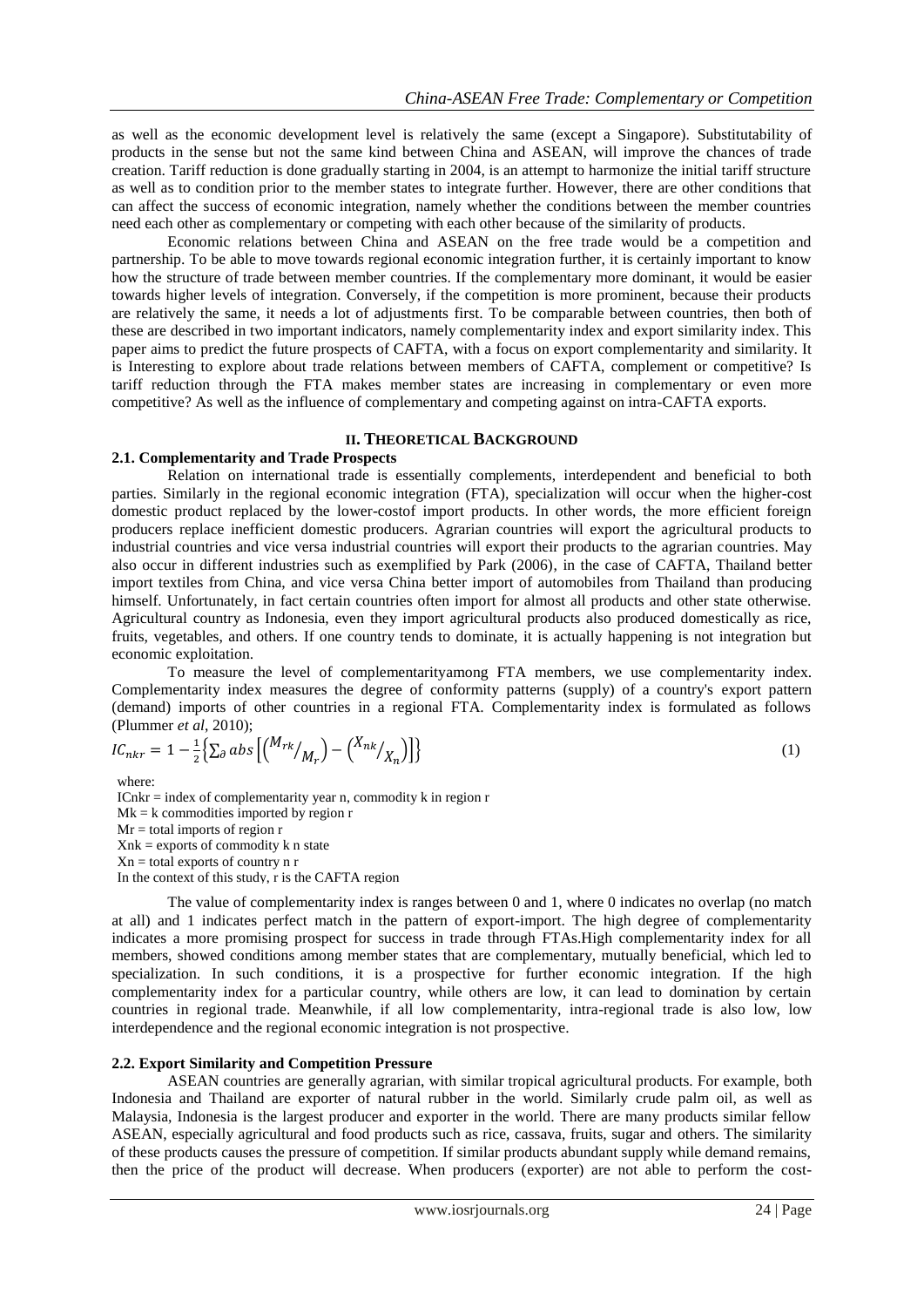efficiency, they will not compete and would be shut down. To obtain how big the pressure of competition experienced by the country's product in the FTA, export similarity index can be used.

Export similarity index illustrates the degree of similarity between the profiles of a country's exports to other countries in the region. Export similarity is formulated as follows (Plummer *et al*, 2010):

$$
IS_{nkr} = \sum_{\partial} min\left[ \binom{X_{rk}}{X_r}, \binom{X_{nk}}{X_n} \right] \tag{2}
$$

where:

 $ESnkr = index of export similarity year n, for commodity k in region r$ Xrk = exports of commodity k by region r  $Xr =$  total exports of region  $r =$  $Xnk =$  exports of commodity k n state

 $Xn =$  total exports of country n r

In the context of this study, r is the CAFTA region

The Export Similarity Index ranges between 0 and 1, where 0 indicates no overlap in the export profile (the state has no competitors in the region), while 1 indicates perfect overlap. The more similarities in the export profile, shows the limitations of the potential benefits (gains) of inter-industry trade in regional trade agreements. The higher index of export similarity shown it more competitors and then potential benefits of FTA more limited. Plummer *et al* (2010) notes that the index could not describe the potential gains obtained from intra-industry trade.

#### **III. VARIABLE SELECTION AND DATA AGGREGATION**

After the economic crises (1997-1998) that hit several ASEAN countries, the dynamics of ASEAN trade can be divided into two periods; before and after CAFTA. Although CAFTA has been agreed since 2002, but its implementation is done in stages introduce in 2004. The releasing price has not yet for all commodities until now.However, it is interesting to research how the chanceof opportunities/benefits to be gained, as well as competitive pressures faced. To see the possibility after the implementation of CAFTA, the export similarity andcomplementarity index differentiated according to the time before and after CAFTA. The index before CAFTA is calculated from the average of the 1999-2004 indices, while the index after CAFTA was calculated from the average of the 2005-2010 indices. Because the most of the ASEAN countries is agricultural, then the calculation is differentiated according to product group categories; foods commodity (all foods item), non-food agriculture (agriculture raw materials) and non-agricultural commodities.

The food commodities refers to UNCTAD data that is products those are covered in chapter 0, 1, 22 and 4 of Standard International of Trade Classification (SITC) Revision 4, as follows: (00) Live animals; (01) Meat and meat preparations; (02) Dairy products and birds' eggs; (03) Fish, crustaceans, molluscs and preparations; (04) Cereals and cereal preparations; (05) Vegetables and fruits; (06) Sugar, sugar preparations and honey; (07) Coffee, tea, cocoa, spices; (08) Feedstuff for animals; (11) Beverages; (12) Tobacco and tobacco manufactures; (22) Oil seeds and oleaginous fruits; (41) Animal oils and fats; (41) Fixed vegetable oils and fats; and (43) Processed Animal and vegetable oils and fats. While non-food agricultural commodities or raw materials derived from agriculture raw material are all products included in Chapter 2 SITC other 22, 27 and 28, namely; (21) Hides, skins and furskins; (23) Crude rubber; (24) Cork and wood; (25) Pulp and waste paper; (26) Textiles fibres and their wastes; and (29) Crude animal and vegetable materials.

## **IV. RESULT AND DISCUSSION**

## **4.1. The Structure of Intra-CAFTA Trade**

China is an important trading partner for ASEAN. On the average over 2005-2010 years, China is 9.5 percent of ASEAN exports and 8.9 percent of Indonesia's export markets. In the same time, respectively China is 12.6 percent and 12.9 percent of imports origin ASEAN and Indonesia (Table 1). In terms of China, ASEAN is not an important trading partner when viewed from the share of their trade. For China, Indonesia only 1.18 percent and ASEAN 6.92 percent of export market them. Although the figure is much higher than before the CAFTA, but still relatively low. While more than half of China's imports come from the newly industrialized countries (NICs) and Japan (Tambunan, 2005). Share of trade between ASEAN and China did increase after the implementation of CAFTA. However, the increase in imports of ASEAN (including Indonesia) from China is higher than their exports to China. Indonesia's trade deficit from China and ASEAN tends to increase. The trade deficit of Indonesia and ASEAN from China in the average of 1999-2004 years (before CAFTA), respectively US\$ 0.6 billion and US\$ 0.5 billion, the years 2005-2010 (after CAFTA ) increase to US\$ 3.5 billion and US\$ 12.2 billion.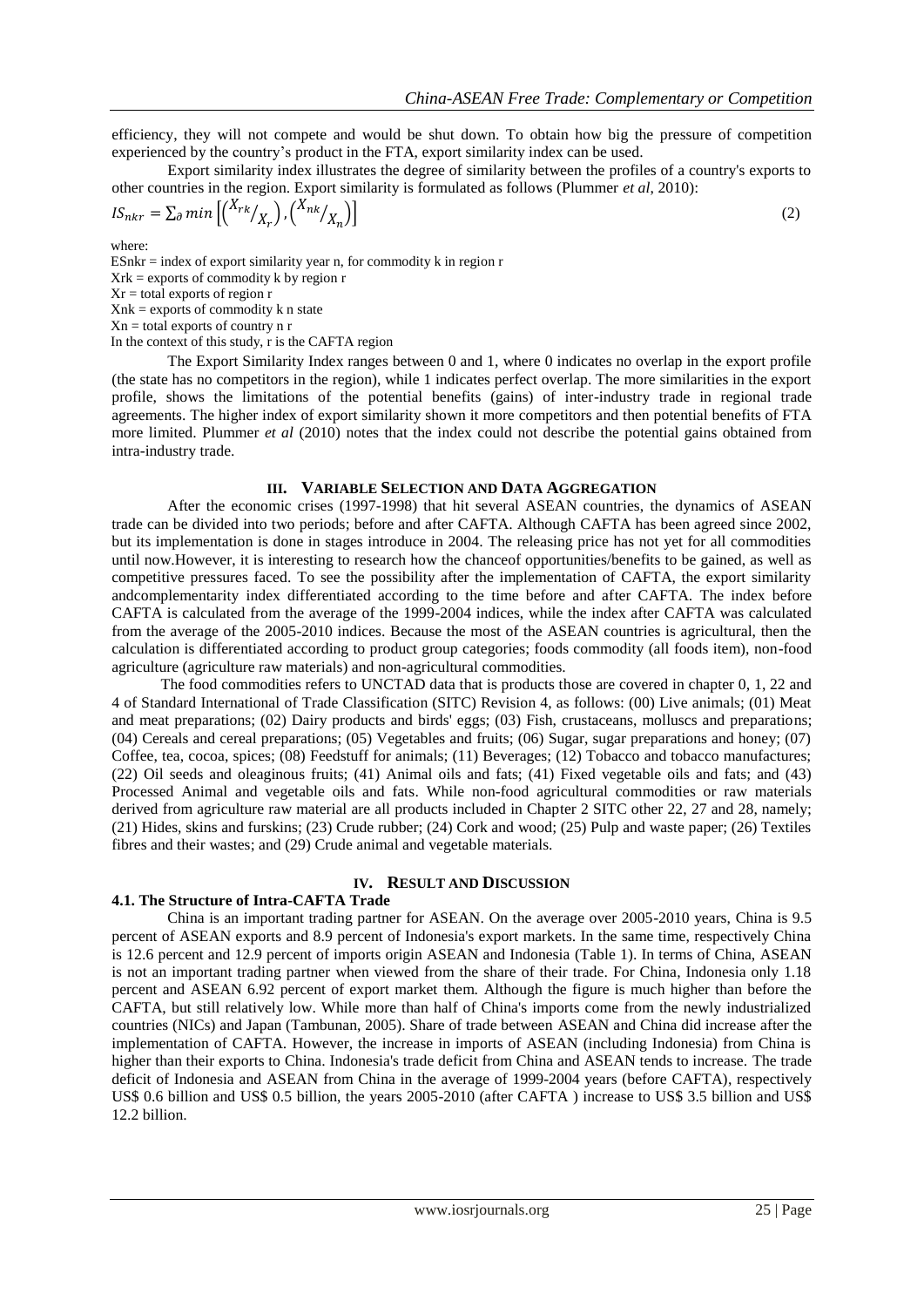|              |           | Indonesia |       | <b>ASEAN</b> |       | China |       | <b>ROW</b> |          | World   |          |
|--------------|-----------|-----------|-------|--------------|-------|-------|-------|------------|----------|---------|----------|
| Country      | Product   | 1999-     | 2005- | 1999-        | 2005- | 1999- | 2005- | 1999-      | 2005-    | 1999-   | 2005-    |
|              |           | 2004      | 2010  | 2004         | 2010  | 2004  | 2010  | 2004       | 2010     | 2004    | 2010     |
| (1)          | (2)       | (3)       | (4)   | (5)          | (6)   | (7)   | (8)   | (9)        | (10)     | (11)    | (12)     |
| Indonesia    | Total     | 0.0       | 0.0   | 10.4         | 23.6  | 3.0   | 10.6  | 46.1       | 84.4     | 59.5    | 118.6    |
|              | All Foods | 0.0       | 0.0   | 1.2          | 3.4   | 0.4   | 1.8   | 4.9        | 12.8     | 6.4     | 18.0     |
|              | Raw Agri  | 0.0       | 0.0   | 0.2          | 0.5   | 0.5   | 1.5   | 1.9        | 5.1      | 2.5     | 7.0      |
|              | Others    | 0.0       | 0.0   | 9.0          | 19.7  | 2.2   | 7.3   | 39.3       | 66.6     | 50.5    | 93.6     |
| <b>ASEAN</b> | Total     | 10.1      | 41.3  | 81.4         | 149.5 | 20.1  | 70.0  | 265.0      | 475.8    | 376.8   | 736.5    |
|              | All Foods | 0.9       | 1.8   | 4.6          | 9.5   | 1.7   | 5.1   | 20.5       | 39.8     | 27.6    | 56.3     |
|              | Raw Agri  | 0.1       | 0.3   | 1.1          | 2.5   | 1.3   | 4.7   | 4.6        | 8.4      | 7.1     | 15.8     |
|              | Others    | 9.1       | 39.2  | 75.7         | 137.5 | 17.2  | 60.2  | 240.0      | 427.6    | 342.0   | 664.4    |
| China        | Total     | 3.6       | 14.1  | 20.6         | 82.6  | 0.0   | 0.0   | 320.3      | 1,096.8  | 344.6   | 1,193.5  |
|              | All Foods | 0.4       | 0.9   | 1.2          | 3.2   | 0.0   | 0.0   | 14.4       | 29.4     | 16.0    | 33.5     |
|              | Raw Agri  | 0.1       | 0.1   | 0.1          | 0.4   | 0.0   | 0.0   | 2.6        | 5.2      | 2.8     | 5.6      |
|              | Others    | 3.2       | 13.1  | 19.2         | 79.0  | 0.0   | 0.0   | 303.4      | 1,062.2  | 325.8   | 1,154.4  |
| <b>ROW</b>   | Total     | 27.7      | 53.7  | 222.4        | 400.6 | 268.3 | 815.4 | 5,417.8    | 9,690.1  | 5,936.2 | 10,959.9 |
|              | All Foods | 2.1       | 5.1   | 9.3          | 19.5  | 9.6   | 29.0  | 411.0      | 746.0    | 432.0   | 799.5    |
|              | Raw Agri  | 1.8       | 2.6   | 2.5          | 4.8   | 9.8   | 26.5  | 93.3       | 126.5    | 107.5   | 160.4    |
|              | Others    | 23.8      | 46.0  | 210.6        | 376.3 | 248.9 | 759.9 | 4,913.5    | 8,817.7  | 5,396.8 | 9,999.9  |
| World        | Total     | 41.5      | 109.1 | 334.8        | 656.3 | 291.5 | 896.0 | 6,049.3    | 11,347.2 | 6,717.0 | 13,008.6 |
|              | All Foods | 3.4       | 7.7   | 16.3         | 35.6  | 11.7  | 36.0  | 450.6      | 828.0    | 482.0   | 907.3    |
|              | Raw Agri  | 2.0       | 3.0   | 3.9          | 8.1   | 11.6  | 32.7  | 102.4      | 145.1    | 119.8   | 189.0    |
|              | Others    | 36.2      | 98.4  | 314.6        | 612.5 | 268.2 | 827.3 | 5,496.3    | 10,374.1 | 6,115.2 | 11,912.3 |

| Table 1 Matrix for Indonesia, ASEAN and China Trade Before-After CAFTA (in Billion US\$) |
|------------------------------------------------------------------------------------------|
|------------------------------------------------------------------------------------------|

**Source:** UNCTADStat, available at http[:/www.unctad.org](http://www.unctad.org/) [1st August 2012] **Description:** - The numberlistedin the tableareaverageannual

- ASEAN:All ASEANcountries, except Indonesia; ROW: rest of the world

One indication of the success of regional economic integration is a fellow member of the increase in trade (trade creation). In general there has been an increase in exports of member countries to meet the demand for fellow members of CAFTA. Contribution of member countries' exports in 1999-2004 amounted to 21.9 percent, to 23.2 percent in 2005-2010 (Table 2). This fact is known by Tambunan (2005) there is no guarantee that the CAFTA will have a positive impact for ASEAN, including Indonesia. ASEAN is China's market expansion that began after the saturated economic growth and exports are very fast in the last two decades (Lijun, 2003).Judging from these indicators, China is dominant with an increase in the highest contribution, followed by Vietnam and Thailand. Their market penetration is mainly for non-agricultural and foods products. China's top products include machinery and parts, electronics, telecommunications, toys and textiles, in addition to vegetables and fruits for food products. Thailand and Vietnam have increased primarily on agricultural raw materials, such as natural rubber and wood. While Indonesia has increase in the food products from the plantation subsector such as crude palm oil, coffee, tea and cacao. Even though Indonesia, Thailand and Vietnam also exporters of non-agricultural products such as oil and gas (gas, coal), textiles and electronics.

China's trade share in the CAFTA experienced the highest increase compared to other members (Table 2). The increase occurred even for all product categories studied. This means that the dynamics of regional trade tends to lead to the "China threat to ASEAN" which predicted by Tambunan (2005), or competitive pressure for ASEAN (Tongzon, 2005). In further detail, the share of ASEAN exports increased for the category of non-food agricultural products (agricultural raw materials), especially Thailand. This matches previous allegations that China's motivation in CAFTA is to obtain raw materials in sustaining their economic growth consistency (Lijun, 2003). While the increase in the share of Chinese exports, especially in the category of non-agricultural products (manufacturing). At least there are two things that allegedly led to this: first, China's export structure has much in common with the ASEAN economies (Tongzon, 2005). China's top export industry which is 84 percent of total export is also a major export industry of ASEAN. Second, it's due to the comparative advantage of China's unit labor-cost (Roland-Holst and Weiss, 2004; Tambunan, 2005).

Table 2 shown for a food category, Malaysia is the largest supplier of food demand CAFTA. Although its share declined, but still remain the highest. Indonesia and China show prospective trend in the category. China has prospective for fruits and other horticulture, as well as food products industry. Exports of Indonesian food product categories are quite promising, which increased the share visible. But it must be careful to address this result, because the food category in this paper is ''all the ingredients and food products''. Indonesia still rely on plantation product, such as palm, cocoa, coffee, tea and natural rubber. Generally, ASEAN countries came under pressure with the joining of China. Their food products compete with China's fruits, horticulture and other industrial foods products. In other side, they are also competes each other, i.e. Malaysia competes with Indonesian plantations, Thailand basic foods competes with Vietnam and Philippines, etc.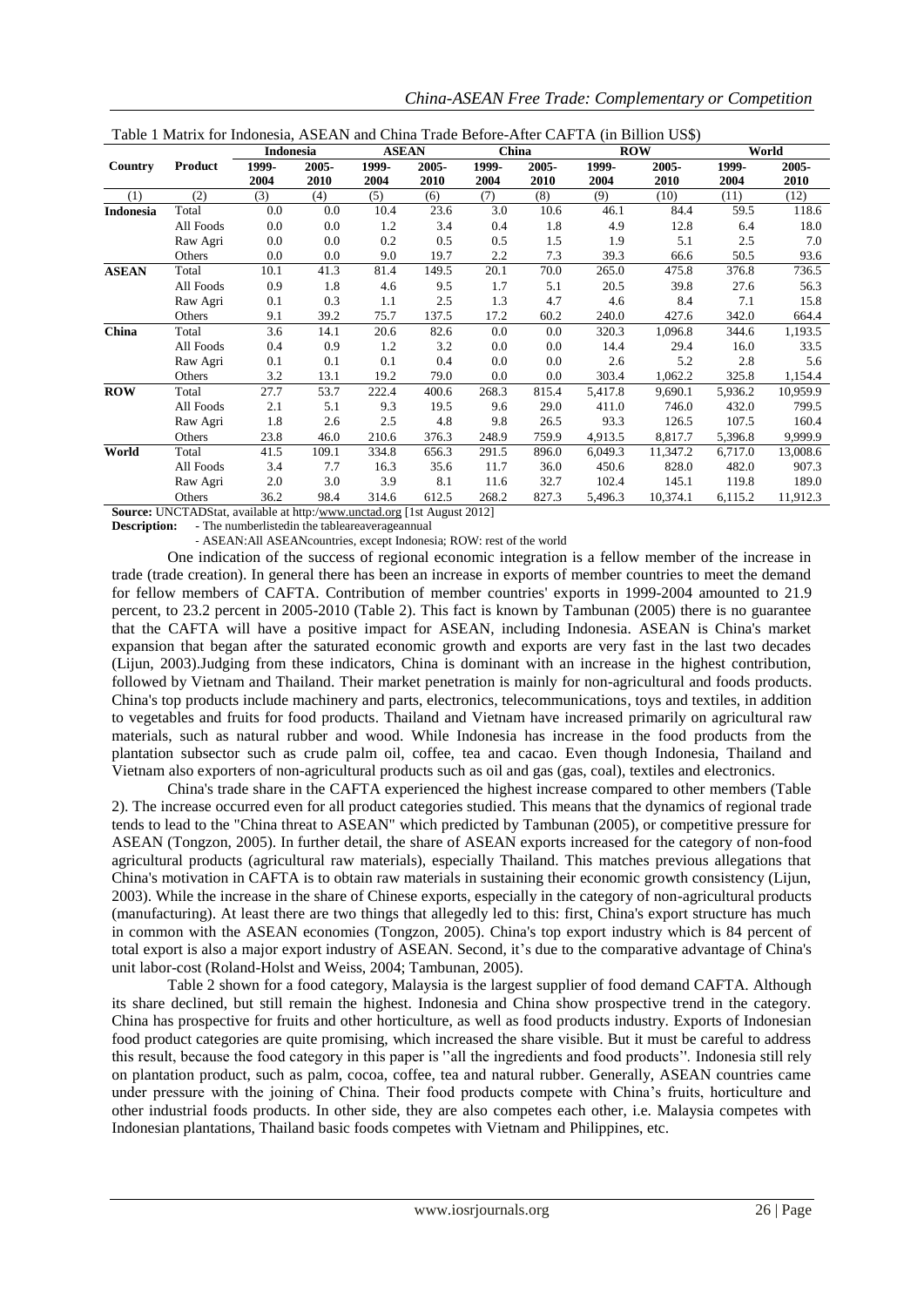| Table 2 Contribution of Countries Exports to Meet a CAPTA Demand, Before and After CAPTA |                          |               |                  |                                                    |                  |                         |                |                                   |                                                    |        |          |  |
|------------------------------------------------------------------------------------------|--------------------------|---------------|------------------|----------------------------------------------------|------------------|-------------------------|----------------|-----------------------------------|----------------------------------------------------|--------|----------|--|
|                                                                                          | <b>Ranking</b>           | Country       |                  | <b>Export to CAFTA / total</b><br>import CAFTA (%) |                  | Ranking                 |                | Country                           | <b>Export to CAFTA / total</b><br>import CAFTA (%) |        |          |  |
| Pre                                                                                      | Post                     |               | Pre              | Pre                                                | Post             | Pre                     | Post           |                                   | Pre                                                | Post   | change   |  |
| (1)                                                                                      | (2)                      | (3)           | (4)              | (5)                                                | (6)              | (7)                     | (8)            | (9)                               | (10)                                               | (11)   | (12)     |  |
| <b>Total Products</b>                                                                    |                          |               |                  |                                                    | Non-Agricultural |                         |                |                                   |                                                    |        |          |  |
|                                                                                          | 1                        | Singapore     | 7.288            | 7.059                                              | $-0.229$         |                         | 1              | Singapore                         | 7.609                                              | 7.427  | $-0.181$ |  |
| 3                                                                                        | $\overline{2}$           | China         | 3.626            | 5.813                                              | 2.186            | 3                       | 2              | China                             | 3.624                                              | 5.985  | 2.360    |  |
| $\overline{c}$                                                                           | 3                        | Malaysia      | 4.420            | 3.521                                              | $-0.899$         | $\overline{2}$          | 3              | Malaysia                          | 4.279                                              | 3.319  | $-0.960$ |  |
| 4                                                                                        | $\overline{4}$           | Thailand      | 2.721            | 2.899                                              | 0.178            | $\overline{\mathbf{4}}$ | 4              | Thailand                          | 2.435                                              | 2.613  | 0.179    |  |
| 5                                                                                        | 5                        | Indonesia     | 2.008            | 2.059                                              | 0.051            | 5                       | 5              | Indonesia                         | 1.810                                              | 1.754  | $-0.056$ |  |
| 6                                                                                        | 6                        | Philippines   | 1.076            | 0.767                                              | $-0.309$         | 6                       | 6              | Philippines                       | 1.111                                              | 0.790  | $-0.321$ |  |
|                                                                                          | $\overline{7}$           | Vietnam       | 0.442            | 0.698                                              | 0.255            | 7                       | 7              | Vietnam                           | 0.324                                              | 0.541  | 0.216    |  |
| 8                                                                                        | 8                        | Myanmar       | 0.139            | 0.212                                              | 0.073            | 9                       | 8              | Myanmar                           | 0.094                                              | 0.168  | 0.074    |  |
| 9                                                                                        | $\mathbf Q$              | <b>Brunei</b> | 0.131            | 0.122                                              | $-0.009$         | 8                       | 9              | <b>Brunei</b>                     | 0.141                                              | 0.131  | $-0.010$ |  |
| 11                                                                                       | 10                       | Laos          | 0.025            | 0.046                                              | 0.021            | 11                      | 10             | Laos                              | 0.009                                              | 0.036  | 0.027    |  |
| 10                                                                                       | 11                       | Cambodia      | 0.026            | 0.027                                              | 0.001            | 10                      | 11             | Cambodia                          | 0.015                                              | 0.016  | 0.001    |  |
| <b>CAFTA</b>                                                                             |                          |               | 21.902           | 23.221                                             | 1.320            |                         | <b>CAFTA</b>   |                                   | 21.451                                             | 22.780 | 1.330    |  |
|                                                                                          |                          |               | <b>All Foods</b> |                                                    |                  |                         |                | <b>Agricultural Raw Materials</b> |                                                    |        |          |  |
|                                                                                          |                          | Malaysia      | 7.727            | 7.558                                              | $-0.169$         |                         | 1              | Thailand                          | 6.121                                              | 8.049  | 1.928    |  |
| 4                                                                                        | $\overline{c}$           | Indonesia     | 4.944            | 6.629                                              | 1.685            | $\overline{2}$          | $\overline{c}$ | Indonesia                         | 3.742                                              | 4.459  | 0.717    |  |
| $\overline{c}$                                                                           | 3                        | Thailand      | 6.479            | 5.572                                              | $-0.907$         | 3                       | 3              | Malaysia                          | 3.494                                              | 3.303  | $-0.191$ |  |
| $\mathbf{3}$                                                                             | $\overline{\mathcal{L}}$ | China         | 5.114            | 5.121                                              | 0.007            | 7                       | $\overline{4}$ | Vietnam                           | 0.802                                              | 2.444  | 1.642    |  |
| 5                                                                                        | 5                        | Singapore     | 4.280            | 3.321                                              | $-0.960$         | 5                       | 5              | Myanmar                           | 1.208                                              | 1.350  | 0.142    |  |
| 6                                                                                        | 6                        | Vietnam       | 2.572            | 2.771                                              | 0.199            | 6                       | 6              | China                             | 1.024                                              | 1.060  | 0.036    |  |
|                                                                                          | 7                        | Philippines   | 0.879            | 0.646                                              | $-0.232$         | 4                       | 7              | Singapore                         | 1.307                                              | 0.929  | $-0.378$ |  |
| 8                                                                                        | 8                        | Myanmar       | 0.434            | 0.428                                              | $-0.006$         | 8                       | 8              | Laos                              | 0.582                                              | 0.377  | $-0.205$ |  |
| 9                                                                                        | $\mathbf Q$              | Cambodia      | 0.046            | 0.085                                              | 0.040            | 9                       | 9              | Cambodia                          | 0.389                                              | 0.299  | $-0.090$ |  |
| 10                                                                                       | 10                       | Laos          | 0.032            | 0.055                                              | 0.022            | 10                      | 10             | Philippines                       | 0.170                                              | 0.160  | $-0.010$ |  |
| 11                                                                                       | 11                       | <b>Brunei</b> | 0.003            | 0.006                                              | 0.003            | 11                      | 11             | <b>Brunei</b>                     | 0.004                                              | 0.010  | 0.006    |  |
|                                                                                          |                          | <b>CAFTA</b>  | 32.511           | 32.193                                             | $-0.318$         | <b>CAFTA</b>            |                |                                   | 18.844                                             | 22.439 | 3.595    |  |

Table 2 Contribution of Countries Exports to Meet a CAFTA Demand, Before and After CAFTA

**Source:** UNCTADStat (processed)

**Description:** pre-CAFTA = 1999-2004 year; CAFTA = 2005-2010 year

In the agricultural raw materials category, Indonesia competes with Thailand and the rising Vietnam. It's caused of their similar products, particularly rubber and wood which the main export destination to China (for CAFTA). In this case, Thailand is predicted to win the competition, evident from the highest and positive trend of intra-CAFTA export share. Thailand, Indonesia and Vietnam export are expected to increase along with the raw material needs china. Malaysia seems to be losing the regional market, although exports are still high. In the non-agricultural product, China's prospective for the toy industry, electronics and spare parts. Thailand increased in plastics and electronics industry. Singapore as a trading country still holds the highest share (Table 2), but the joining China pressured them because the substituted product. While the share of Indonesia is still low, not much role in this category, so the value of the IC and IS low too.

## **4.2. Complementary and Export Similarity among Countries**

The value of complementarity index closes to 1 means country's exports in accordance with import demand . On average, ASEAN-5 and China have the potential to succeed in the economic integration of CAFTA. In this case of Malaysia,Thailand, China and Philippines were the countries which the great potency, because of their complementarity index is high. In the course of CAFTA, almost all countries have increased complementarity index, namely Malaysia, China, Philippines, Vietnam and Cambodia (Table 3). Indonesia is in the opposite position (decreased) with Laos and Brunei, means that Indonesia has not been able to optimize its resources to compete in entering the ASEAN-China market is very large.Judging fromthe annualtrend, Vietnam showed significant increasing trend of this country's role in the regional trade. Conversely Indonesia's role in intra-CAFTA trade tends to decline.

The similarity of Indonesian products to neighboring countries, with relatively the same market, it will bring the pressure of competition. The pressure of competition should create new innovations (in order to win the competition), but the effect in the short-term is declining in the price or decreasing the level of exports. The similarity of a country's export products to other countries in economic integration are reflected in indicators of export similarity index. Both indicators are shown in Tables 3.Export similarity index value close to 1 means that the country's exports are similar to other exporting countries of CAFTA. China has the highest index value and is likely to increase, meaning that the Chinese products are exported to regional markets have much in common with the ASEAN exported products. The implication is that the implementation of CAFTA add new competitor for ASEAN. Two possibilities would be happen; (1) share of Chinese exports would increase when they win in the competition, or (2) more difficult for China to entry into the ASEAN market because the product is similar. Although China's similarity was increase, but their export's share were still highly increased. Base on the fact, the second possibilities might be happen. But keep in mind that the numbers in Tables 3 are for the total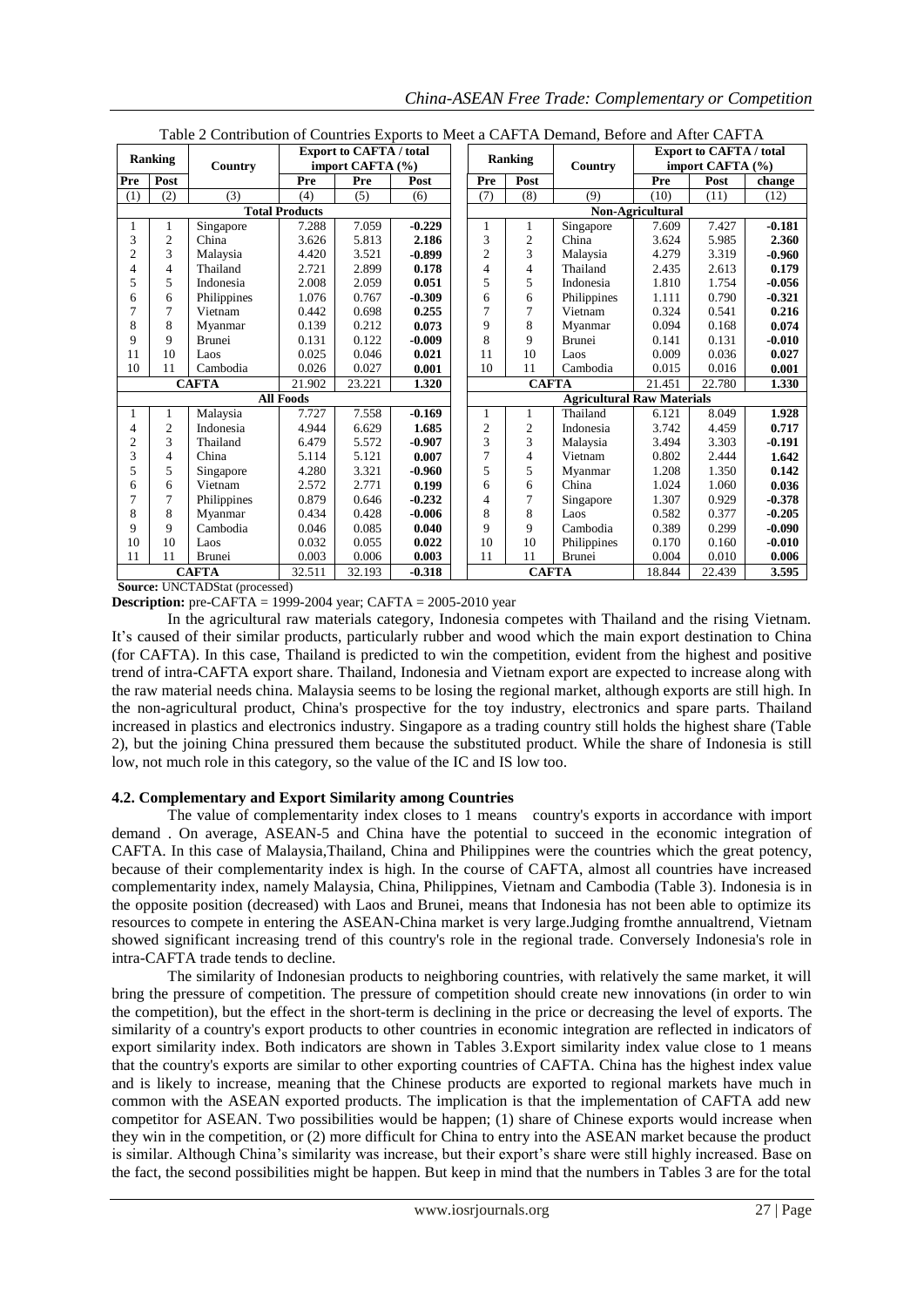product, which shows the inter-industry trade or inter-sector. In that inter-industry trade, Indonesia is relatively low similarity, has a great opportunity to increase regional trade. Decreasing similarity may indicate specialization. However,if the specialization is as an exporter of raw materials, the added value is not great. To find outmore in depth, then the similarity is distinguished by several commodity groups.

| <b>Negara</b> |      |      |      | <b>Complementarity</b> |      |      |      |      | <b>Similarity</b> |      |      |      |
|---------------|------|------|------|------------------------|------|------|------|------|-------------------|------|------|------|
|               | 2000 | 2002 | 2004 | 2006                   | 2008 | 2010 | 2000 | 2002 | 2004              | 2006 | 2008 | 2010 |
| (1)           | (2)  | (3)  | (4)  | (5)                    | (6)  | (7)  | (8)  | (9)  | (10)              | (11) | (12) | (13) |
| Malaysia      | 0.56 | 0.56 | 0.56 | 0.56                   | 0.57 | 0.57 | 0.45 | 0.42 | 0.42              | 0.37 | 0.38 | 0.45 |
| Thailand      | 0.56 | 0.56 | 0.56 | 0.56                   | 0.56 | 0.56 | 0.50 | 0.50 | 0.48              | 0.46 | 0.42 | 0.40 |
| China         | 0.53 | 0.54 | 0.54 | 0.55                   | 0.56 | 0.56 | 0.49 | 0.51 | 0.50              | 0.55 | 0.58 | 0.56 |
| Philippines   | 0.53 | 0.54 | 0.54 | 0.54                   | 0.55 | 0.56 | 0.38 | 0.42 | 0.42              | 0.49 | 0.46 | 0.49 |
| Singapore     | 0.54 | 0.55 | 0.55 | 0.54                   | 0.54 | 0.54 | 0.54 | 0.50 | 0.44              | 0.41 | 0.51 | 0.44 |
| Indonesia     | 0.56 | 0.55 | 0.54 | 0.52                   | 0.52 | 0.50 | 0.37 | 0.35 | 0.33              | 0.31 | 0.32 | 0.31 |
| Vietnam       | 0.41 | 0.41 | 0.42 | 0.44                   | 0.52 | 0.49 | 0.26 | 0.27 | 0.27              | 0.27 | 0.32 | 0.32 |
| Cambodia      | 0.41 | 0.43 | 0.45 | 0.46                   | 0.47 | 0.46 | 0.15 | 0.14 | 0.15              | 0.14 | 0.14 | 0.16 |
| Myanmar       | 0.45 | 0.44 | 0.45 | 0.45                   | 0.46 | 0.46 | 0.20 | 0.24 | 0.17              | 0.20 | 0.21 | 0.20 |
| Laos          | 0.43 | 0.43 | 0.44 | 0.41                   | 0.45 | 0.41 | 0.14 | 0.16 | 0.21              | 0.16 | 0.19 | 0.16 |
| Brunei        | 0.39 | 0.36 | 0.34 | 0.32                   | 0.40 | 0.37 | 0.07 | 0.06 | 0.06              | 0.06 | 0.07 | 0.06 |

Table4 Complementarity and ExportSimilarity Index of CAFTAMembers: Trend Comparison, 2000-2010

Source: calculate from UNCTADStat

# **4.3. Potential Gains and Competition Pressure**

Potential gains and competitive pressures in the regional economic integration can be measured by a combination of complementarity index (IC) and the export similarity index (IS). The combination of these two indicators can be displayed in ascatter plot X-Y, e.g. complementarity on the Y axis (vertical) and export similarity on the X axis (horizontal). The country's position on the plotting illustratesa theoretical indication, which in fact could be the opposite, i.e. potential but the fact of export share is decline. The difference with the fact to the theoretical predictions may happen, does not mean it is not important indicator. If it combined with other indicators (i.e. share of exports), it will helpful in solving the problem.





By plotting these data, the position of each country can be grouped into four quadrants according to the value of the IC and IS owned. Quadrant I (high IC and IS), depicts a country that has a strong potential with high competition. Despite many similar producers as competitors, butstill much demand. Quadrant II (low IC, IS high), indicating the state has a low profit potential by strong competition pressure. Countries in this condition need to work hardly to win the competition among members of regional economic integration. Quadrant III (low IC, IS low), indicating the state has the potential advantage of low competition with low pressure. Those products do not comply with the demands of the regional market, possibly neighbors countries are also not interested in developing it. They should outward orientation of regional or conduct further proceedings. Quadrant IV (high IC, IS low), indicating the country has the potential for high returns with low competition pressure. It is the country's flagship product. In this case, the countries more easier to penetrate into CAFTA's market.

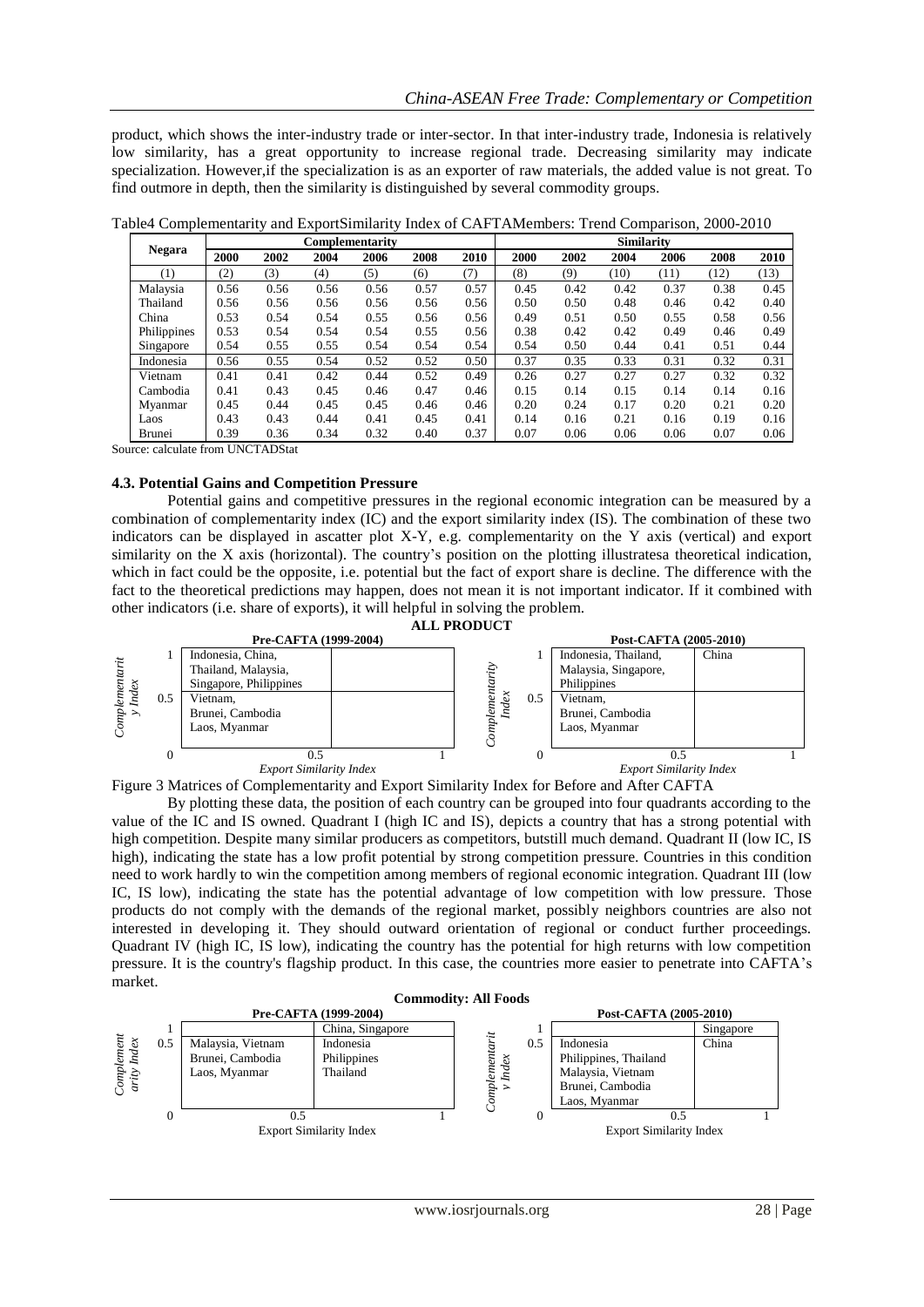

Figure 4 Complementarity Index (IC) and Export Similarity Index (IS) Before-After CAFTA, by Group of Commodities

From Figure 3, it can be presumed the implementation of the FTA to the entire product, prospective to be developed. Raw material will flow from ASEAN to China, while non-agricultural (manufactured products) flowing from China into ASEAN. If applied partially (Figure 4), for example, only for non-food category, it is not prospective because their similarity increased. For agricultural raw material category, export similarity index in most of the country has increased. They are mainly producers of agricultural products such as Indonesia, Thailand, Malaysia and Vietnam. It indicates that the implementation of CAFTA encourage ASEAN countries are generally agrarian will compete to export their agriculture raw material. The decrease/elimination of tariffs makes exporters to think quickly gain profit by push selling raw materials. However, it causes the competition pressure among ASEAN countries. These findings did not differ from Wai-Heng (2009) which saw the trend of an annual series that the degree of similarity between the net exports East Asian countries (including ASEAN), tends to increase.

## **4.4. Correlation to Regional Export Share**

The correlation of complementarity index and similarity index with intra-CAFTA export is shown at Table 4 below. The complementarity index is positive correlation hypothetically with intra-CAFTA export, while the similarity index is negative correlation. Table 4 shown that the Indonesian exports have a positive correlation with the complementarity index, while a negative correlation with the similarity index. It's mean that the increasing in Indonesian exports depends on increased demand trading partner (complementary) and reduced their competitor (similarity). In short, only sold if needed, and could not sell as many rivals. If it continues, then it will lose the suspected Indonesian market in the region. When the export still depend on complementarity and similarity before, it will be difficult to grow in the performance of the next trade.

| Country     | <b>Group of commodities</b> | Coef of correlation between 'export | share to CAFTA' and | <b>Intra CAFTA's export</b><br>performance |             |                    |                            |
|-------------|-----------------------------|-------------------------------------|---------------------|--------------------------------------------|-------------|--------------------|----------------------------|
|             |                             | Complementarity                     |                     | <b>Similarity</b>                          |             | Trend <sup>1</sup> | Contribution <sup>2)</sup> |
| (1)         | (2)                         | (3)                                 |                     | (4)                                        |             | (5)                | (6)                        |
| Indonesia   | All foods items             | $-0.04$                             |                     | $-0.51$                                    | $\ast$      | $(+)$              | high                       |
|             | Agricultural raw material   | 0.73                                | **                  | 0.21                                       |             | $^{(+)}$           | high                       |
|             | non-agricultural product    | 0.88                                | **                  | $-0.78$                                    | $\pm\, \pm$ | $\left( -\right)$  | low                        |
| China       | All foods items             | 0.48                                | $\ast$              | $-0.64$                                    | $\pm\, \pm$ | $^{(+)}$           | high                       |
|             | Agricultural raw material   | 0.00                                |                     | 0.37                                       |             | $^{(+)}$           | low                        |
|             | non-agricultural product    | 0.68                                | **                  | 0.84                                       | $\pm\, \pm$ | $^{(+)}$           | high                       |
| Malaysia    | All foods items             | 0.43                                | $*$                 | 0.32                                       |             | $(-)$              | high                       |
|             | Agricultural raw material   | 0.88                                | **                  | 0.73                                       | **          | $\left( -\right)$  | high                       |
|             | non-agricultural product    | 0.85                                | **                  | 0.01                                       |             | (-)                | high                       |
| Philippines | All foods items             | $-0.04$                             |                     | $-0.47$                                    | $\ast$      | $\left( -\right)$  | low                        |
|             | Agricultural raw material   | 0.75                                | **                  | 0.39                                       |             | $(\textnormal{-})$ | low                        |
|             | non-agricultural product    | 0.87                                | **                  | 0.82                                       | $\pm\, \pm$ | $_{(\text{-})}$    | low                        |
| Thailand    | All foods items             | $-0.41$                             |                     | $-0.77$                                    | $\pm\, \pm$ | $(-)$              | high                       |
|             | Agricultural raw material   | 0.67                                | **                  | 0.63                                       | $\pm\, \pm$ | $^{(+)}$           | high                       |
|             | non-agricultural product    | $-0.62$                             | **                  | $-0.80$                                    | **          | $(+)$              | high                       |

Table 4 Correlation of Complementarity and Export Similarity with Intra–CAFTA Export Share, Selected CAFTA Countries by Category, 1995-2010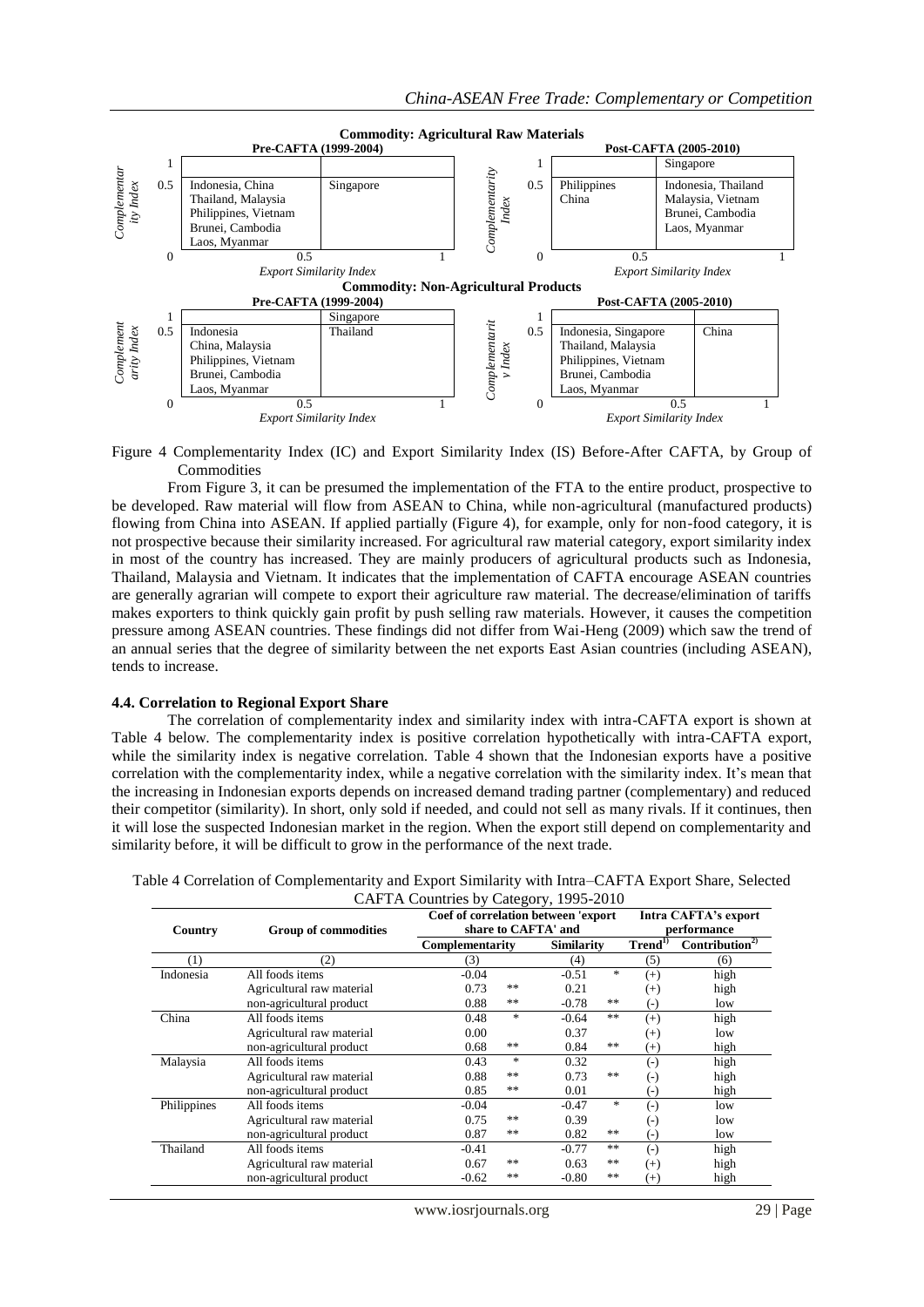| Vietnam | All foods items           | -0.14 | **   | low  |
|---------|---------------------------|-------|------|------|
|         | Agricultural raw material | ).24  | 0.26 | high |
|         | non-agricultural product  |       |      | low  |
| $\sim$  | ______<br>$\sim$          |       |      |      |

**Source:** author's calculation from UNCTADStat data

**Description:**

\*\* statistically significant at  $\alpha=1\%$ \* statistically significant at  $\alpha$ =10%

 $(1)$  (+) if export share to CAFTA, after CAFTA>before CAFTA, and (-) if otherwise

2 ) 'high' if intra CAFTA export contribution after CAFTA is greater than country member average share, and 'low' if otherwise

Complementarity is generally positively correlated with export share. Means that the increase in export share in line with the increase in complementarity. Only different thing is indicated by the non-agriculture product of Philippines, but its contribution in intra-CAFTA trade is relatively low. Unlike in theory, to agricultural raw materials, similarity is positively correlated with the share of export. This suggests that although many rivals but remain a mainstay. The risk is a low price may be, but Table 4 does not able to show the decreasing. The other possibilities are although similar but there is difference i.e. diversification product, postharvest management, etc. In this case, Thailand is predicted to win the competition, evident from the correlation between the intra-CAFTA export share and similarity index is positive and significant, high contribution and positive trend in intra-CAFTA trade.

For non-agricultural products, general similarity is negatively correlated with the share of exports. Special case is China's non-agriculture products. Despite thesimilarityincreased(Fig. 4), but share of exports increased sharply(Table 2). This indicates that the penetration of China into the ASEAN market is the main nonagricultural products (industrial).CAFTA not only increase competition among ASEAN countries in agricultural products (mainly raw material), but also gamble with non-agricultural products of China. The similarity of the products featured member states will hamper the process of economic integration. Such constraints arise because there is no increase in large trade (Vollrath, 1999; Riduan, 2009), as well as the possibility of competition between members of the market share. One of the most important parts in the study of CAFTA is the competitive pressure ASEAN countries by China. Tongzon (2005) found that China's export structure has much in common with the ASEAN economies. He calculates that China's export industry is the top 84 per cent of total exports, is also a major export industry of ASEAN. By a relative advantage in the unit labor cost, Roland-Holst and Weiss (2004) estimates that ASEAN will lose a substantial share of exports by China.

FTAs will be successful if the product is required (complement) by partners (members) and a substitution from the non-members products. As an illustration, both Malaysia (member) and USA (nonmembers) are producers of chicken meats. Indonesia should fortunate, because they can import chicken meat from Malaysia. Malaysia is also fortunate because the uranium be more salable. Other illustrations, both Indonesia (member) and Thailand (members) are producers of natural rubber. China's lucky to be able to import and choose a cheaper and good rubber, while Thailand and Indonesia to compete. FTAs should continue to be a custom union, when among member countries in need and complement each other, not the exploitation of one state against another. Lijun (2003) saw in the last two decades, China's exports grew very rapidly, and they have started congestion due to market saturation. With the increase in production capacity well above domestic needs, China should intensify search for new markets for export. The main target is the developing countries, where Chinese products have advantages in terms of low prices and a decent quality (competitive price and reasonable quality) than the price of an expensive product from the developed countries. In terms of imports, China needs raw materials from them. That makes China's interest to free trade with ASEAN. In contrast, because of their products are relatively similar, the orientation of ASEAN countries penetrate the Chinese market requires hard work to win the competition each other. If that's the case, then the FTAs only in favor of one party alone and less likely to be upgraded to the next level of regional economic integration.

#### **V. CONCLUSION**

CAFTA provides opportunities and challenges for ASEAN countries, including Indonesia. Interindustry trade of ASEAN-China is predicted to increase, but it raises some new concerns. There is a competition among ASEAN countries, especially Indonesia, Thailand and Malaysia for agricultural raw material product categories. The CAFTA further tighten the competition among ASEAN, especially coupled with the increase in Vietnam. There was also a competition between ASEAN countries and China to the category of non-agricultural products (especially manufacturing).

The increasing in Indonesian exports depends on increased demand trading partner (complementary) and reduced their competitor (similarity). This is presumably due to the lack of diversification of product innovation and quality improvement compared to competitors in an effort to win the competition. In short, only sold if needed, and do not sell as many rivals. If it continues, then it will lose the suspected Indonesian market in the region. The demand of partner countries is dynamic, so the products are sell well at the moment, in the future can be no longer in demand. In addition, post-implementation of CAFTA, the trend of export similarity tends to increase, which means the competition will be intense. Other ASEAN members had a big role in the